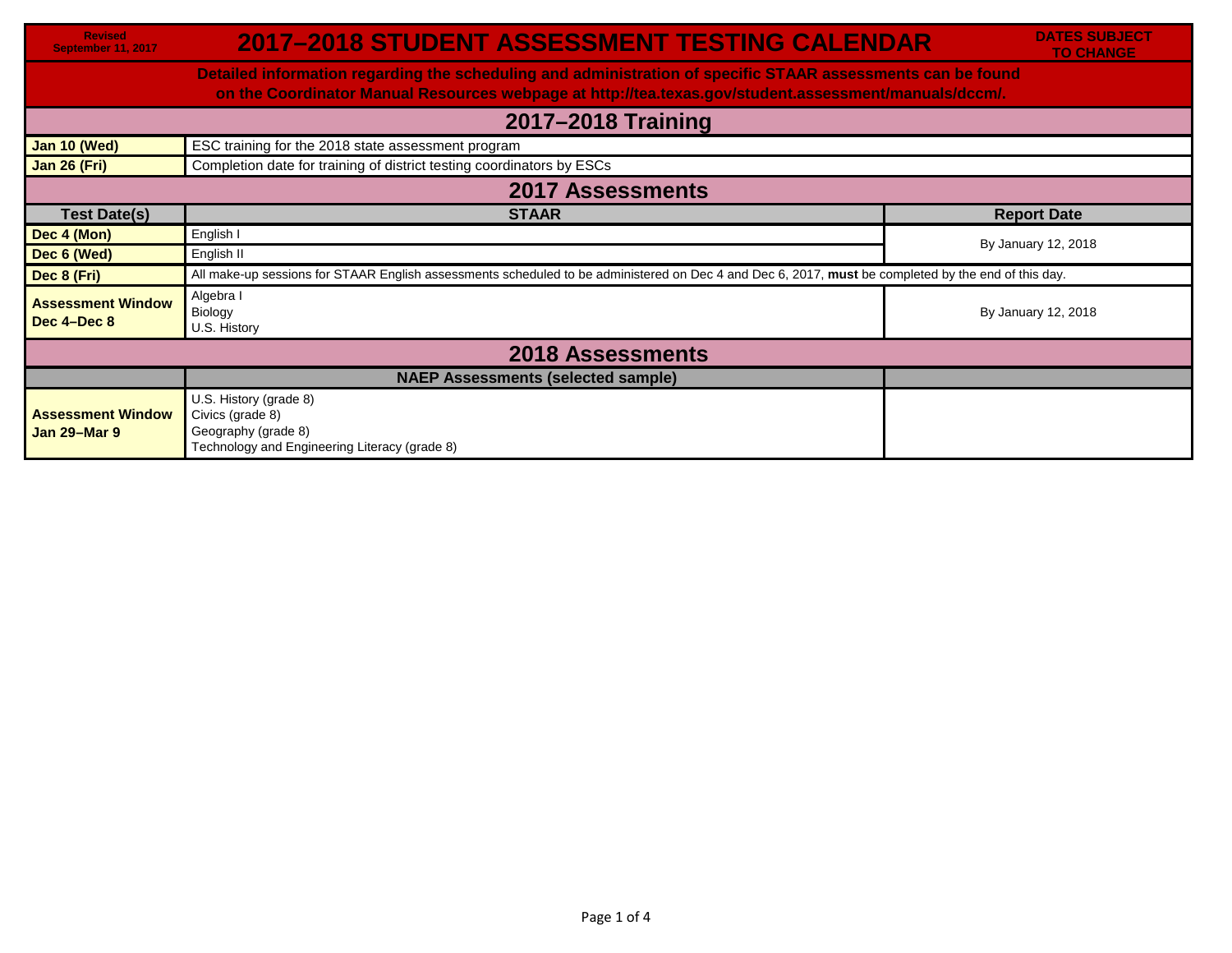| <b>Revised</b><br>September 11, 2017                                                                                                                                                                                 | <b>2017-2018 STUDENT ASSESSMENT TESTING CALENDAR</b>                                                                                    | <b>DATES SUBJECT</b><br><b>TO CHANGE</b>     |  |  |
|----------------------------------------------------------------------------------------------------------------------------------------------------------------------------------------------------------------------|-----------------------------------------------------------------------------------------------------------------------------------------|----------------------------------------------|--|--|
| Detailed information regarding the scheduling and administration of specific STAAR assessments can be found<br>on the Coordinator Manual Resources webpage at http://tea.texas.gov/student.assessment/manuals/dccm/. |                                                                                                                                         |                                              |  |  |
| <b>Test Date(s)</b>                                                                                                                                                                                                  | <b>TELPAS</b>                                                                                                                           | <b>Report Date(s)</b>                        |  |  |
| <b>Assessment Window</b><br>Feb 26-Apr 6                                                                                                                                                                             | Grades K-12 TELPAS Listening, Speaking, Reading, and Writing                                                                            | <b>TBD</b>                                   |  |  |
|                                                                                                                                                                                                                      | <b>STAAR</b>                                                                                                                            |                                              |  |  |
|                                                                                                                                                                                                                      | Grade 4 Writing<br>Grade 7 Writing                                                                                                      | Grades 4 and 7 Writing by June 13, 2018      |  |  |
| Apr 10 (Tues)                                                                                                                                                                                                        | Grade 5 Mathematics<br>Grade 8 Mathematics                                                                                              | Grades 5 and 8 Mathematics by April 30, 2018 |  |  |
|                                                                                                                                                                                                                      | English I                                                                                                                               | English I by June 1, 2018                    |  |  |
| Apr 11 (Wed)                                                                                                                                                                                                         | Grade 5 Reading<br>Grade 8 Reading                                                                                                      | By April 30, 2018                            |  |  |
| Apr 12 (Thur)                                                                                                                                                                                                        | English II                                                                                                                              | By June 1, 2018                              |  |  |
| Apr 13 (Fri)                                                                                                                                                                                                         | All make-up sessions for STAAR assessments scheduled to be administered from Apr 10-12, 2018, must be completed by the end of this day. |                                              |  |  |
|                                                                                                                                                                                                                      | <b>STAAR Alternate 2</b>                                                                                                                |                                              |  |  |
| <b>Assessment Window</b><br>Apr 2-Apr 20                                                                                                                                                                             | STAAR Alternate 2 (grades 3-8 and EOC)                                                                                                  | By May 11, 2018                              |  |  |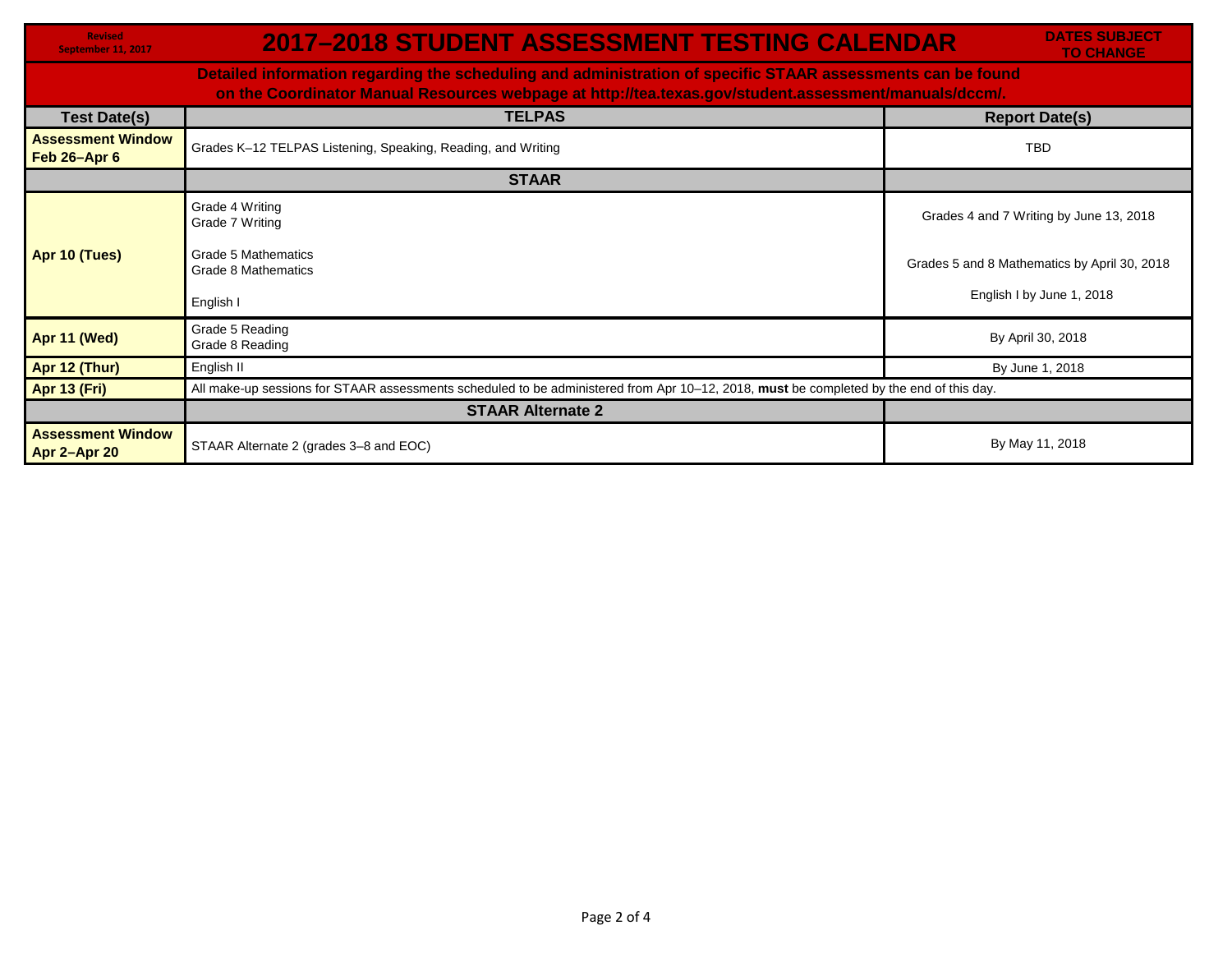**Revised September 11, 2017**

## **2017–2018 STUDENT ASSESSMENT TESTING CALENDAR**

**DATES SUBJECT TO CHANGE**

**Detailed information regarding the scheduling and administration of specific STAAR assessments can be found on the Coordinator Manual Resources webpage at http://tea.texas.gov/student.assessment/manuals/dccm/.**

| <b>Test Date(s)</b>                             | <b>STAAR</b>                                                                                                                            | <b>Report Date(s)</b>                          |
|-------------------------------------------------|-----------------------------------------------------------------------------------------------------------------------------------------|------------------------------------------------|
| <b>Assessment Window</b><br><b>May 7-May 11</b> | Algebra I<br>Biology<br>U.S. History                                                                                                    | By June 1, 2018                                |
| <b>May 14 (Mon)</b>                             | Grades 3-4 Mathematics<br>Grades 6-7 Mathematics                                                                                        | By June 13, 2018                               |
|                                                 | Grade 5 Mathematics (retest)<br>Grade 8 Mathematics (retest)                                                                            | By June 5, 2018                                |
| May 15 (Tues)                                   | Grades 3-4 Reading<br>Grades 6-7 Reading                                                                                                | Grades 3, 4, 6, and 7 Reading by June 13, 2018 |
|                                                 | English III                                                                                                                             | English III by August 10, 2018                 |
|                                                 | <b>Grade 5 Reading (retest)</b><br><b>Grade 8 Reading (retest)</b>                                                                      | By June 5, 2018                                |
| May 16 (Wed)                                    | Grade 5 Science<br>Grade 8 Science                                                                                                      | Grades 5 and 8 Science by June 13, 2018        |
|                                                 | Algebra II                                                                                                                              | Algebra II by August 10, 2018                  |
| May 17 (Thur)                                   | <b>Grade 8 Social Studies</b>                                                                                                           | By June 13, 2018                               |
| <b>May 18 (Fri)</b>                             | All make-up sessions for STAAR assessments scheduled to be administered from May 14-17, 2018, must be completed by the end of this day. |                                                |